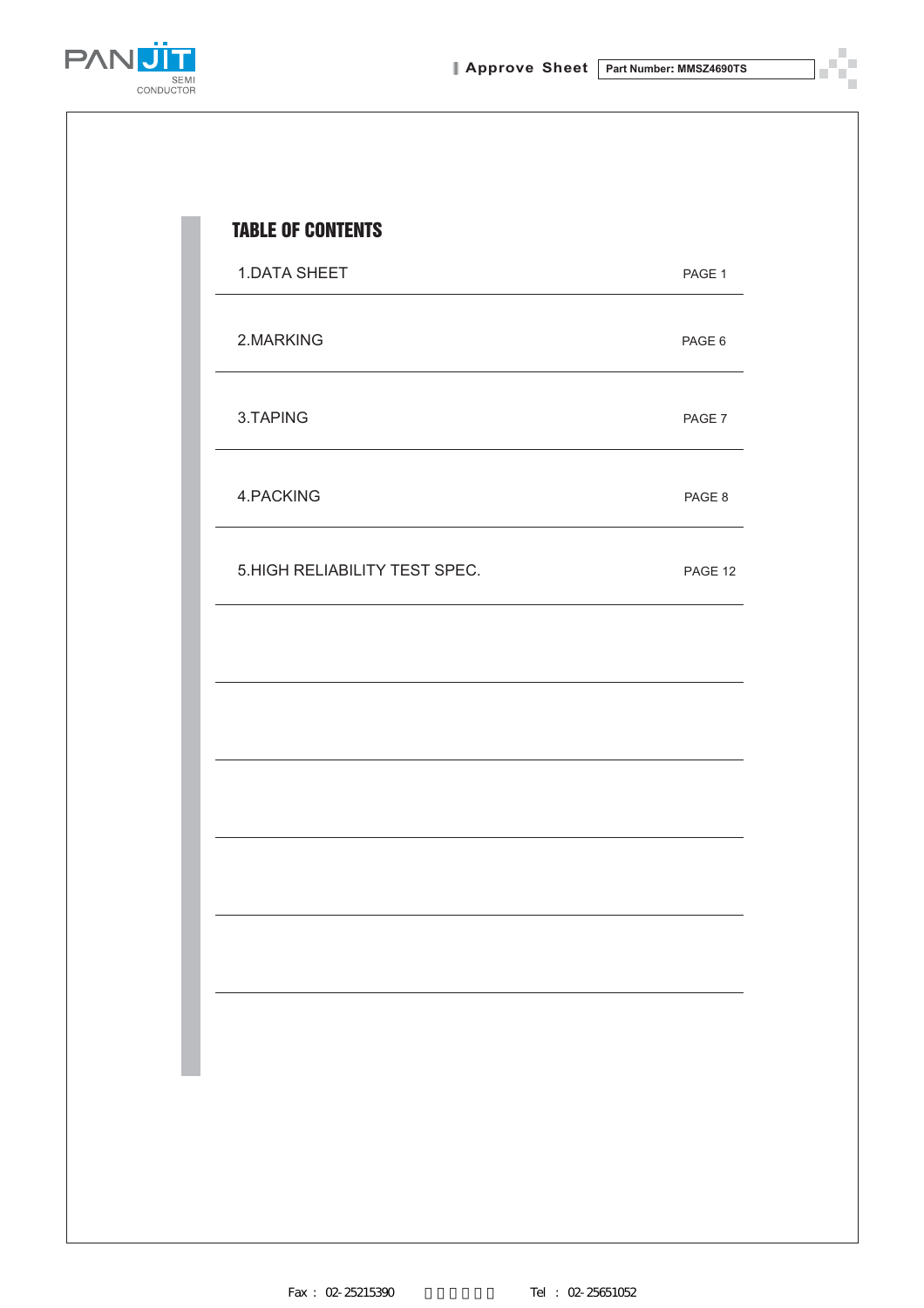



#### **MAXIMUM RATINGS AND ELECTRICAL CHARACTERISTICS**

| Parameter                                        | Symbol                                               | Value           | <b>Units</b> |
|--------------------------------------------------|------------------------------------------------------|-----------------|--------------|
| Maximum Power Dissipation (Note 1)               | $P_{D}$                                              | 150             | mW           |
| <b>Typical Thermal Resistance</b>                | $R_{\theta$ JA                                       | 833             | °C/W         |
| Operating Junction and Storage Temperature Range | $\mathsf{T}_{\mathsf{J}}, \mathsf{T}_{\mathsf{STG}}$ | $-55$ to $+150$ | $^{\circ}$ C |

NOTES :

1. Mounted on a FR4 PCB, single-sided copper, mini pad.

| Nominal Zener Voltage |                |        | Max. Zener Impedance | Max Reverse<br>Leakage Current |  |                 |  |
|-----------------------|----------------|--------|----------------------|--------------------------------|--|-----------------|--|
|                       | $Vz$ $@$ $ z $ |        | <b>IZT</b>           | $IR$ $@$ $VR$                  |  | Marking<br>Code |  |
| Nom. V                | Min. V         | Max. V | mA                   | цA                             |  |                 |  |
| 5.6                   | 5.32           | 5.88   | 0.05                 | 10                             |  | CV              |  |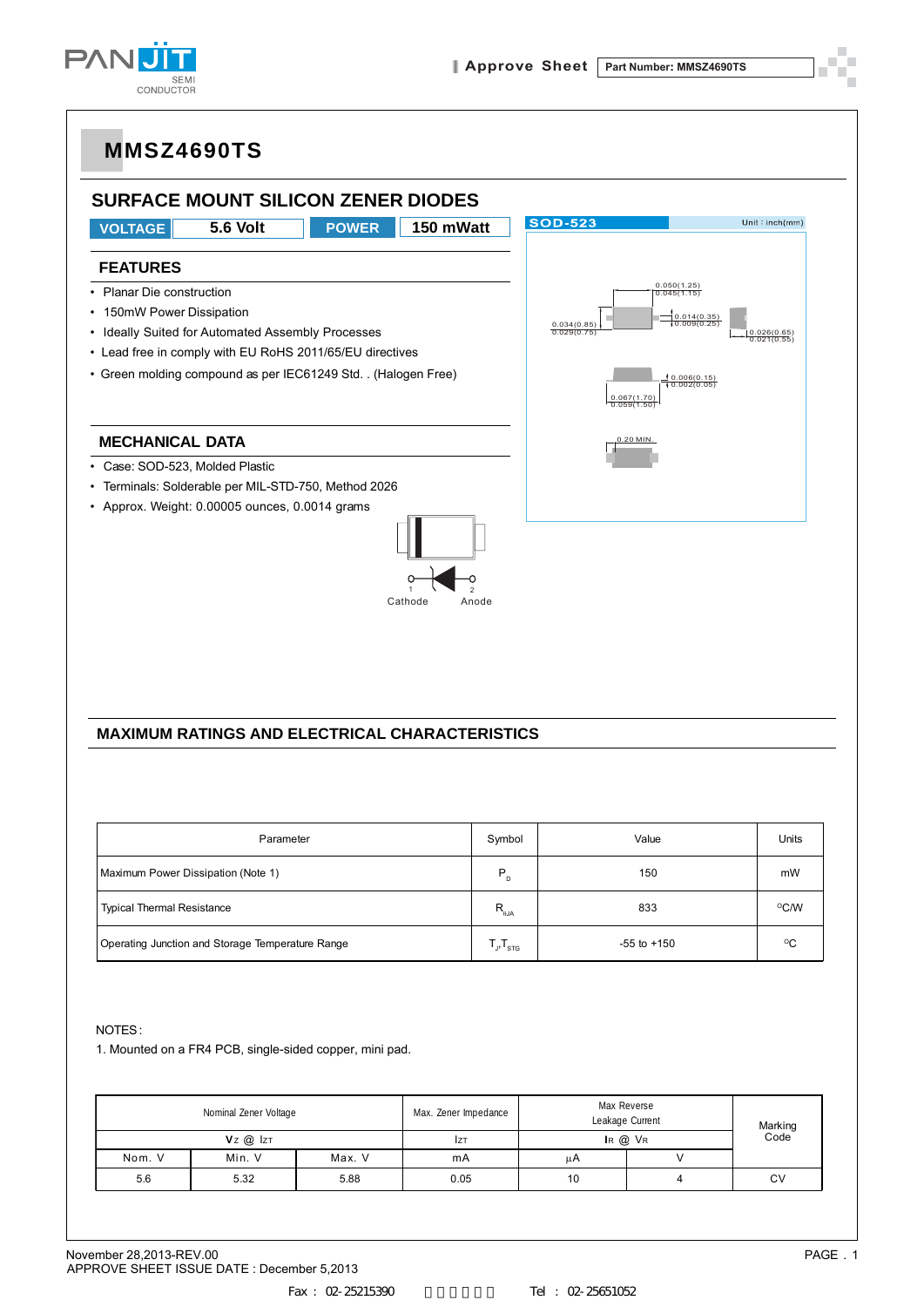

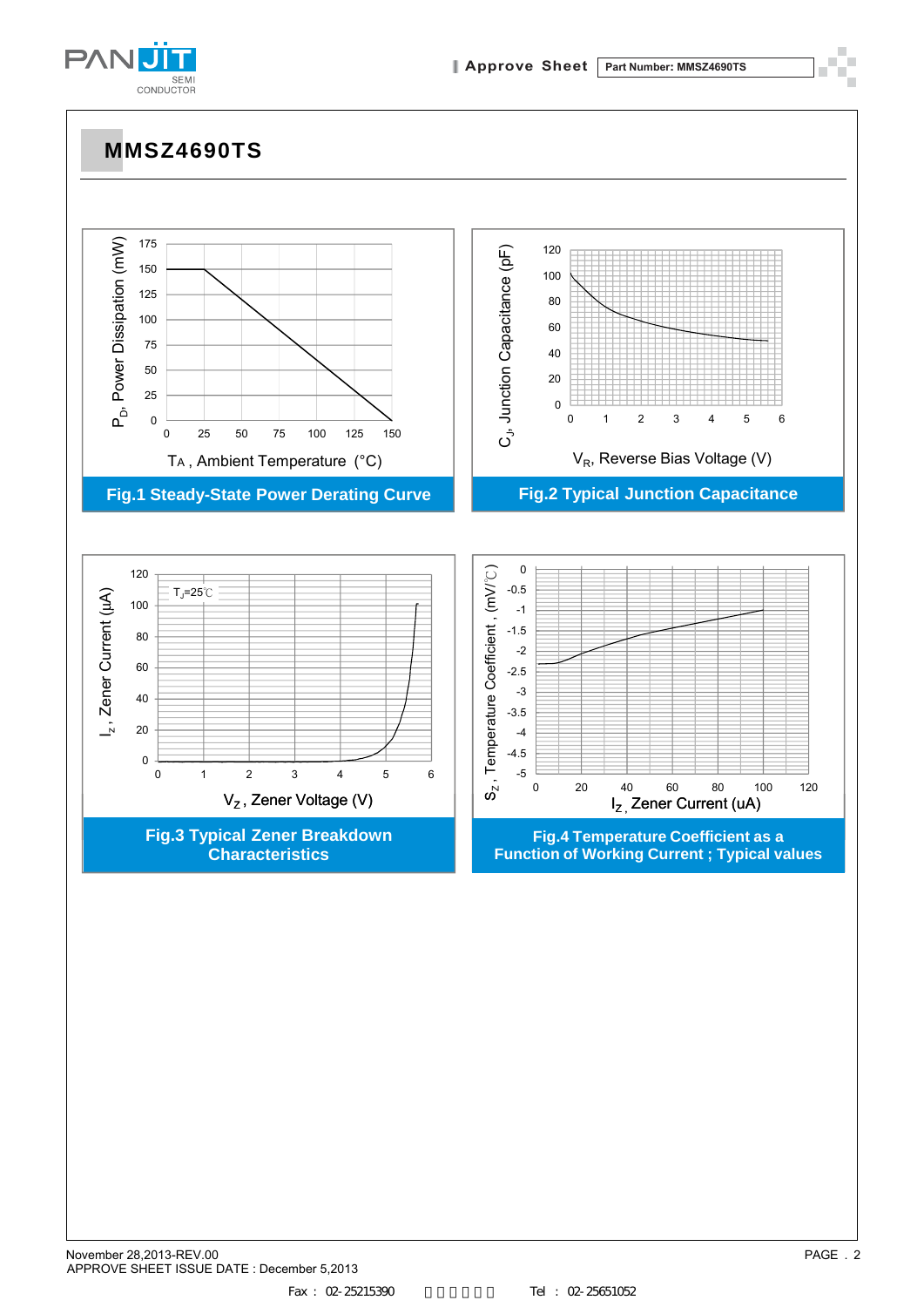

#### **MOUNTING PAD LAYOUT**



#### **ORDER INFORMATION**

• Packing information

T/R - 12K per 13" plastic Reel

T/R - 5K per 7" plastic Reel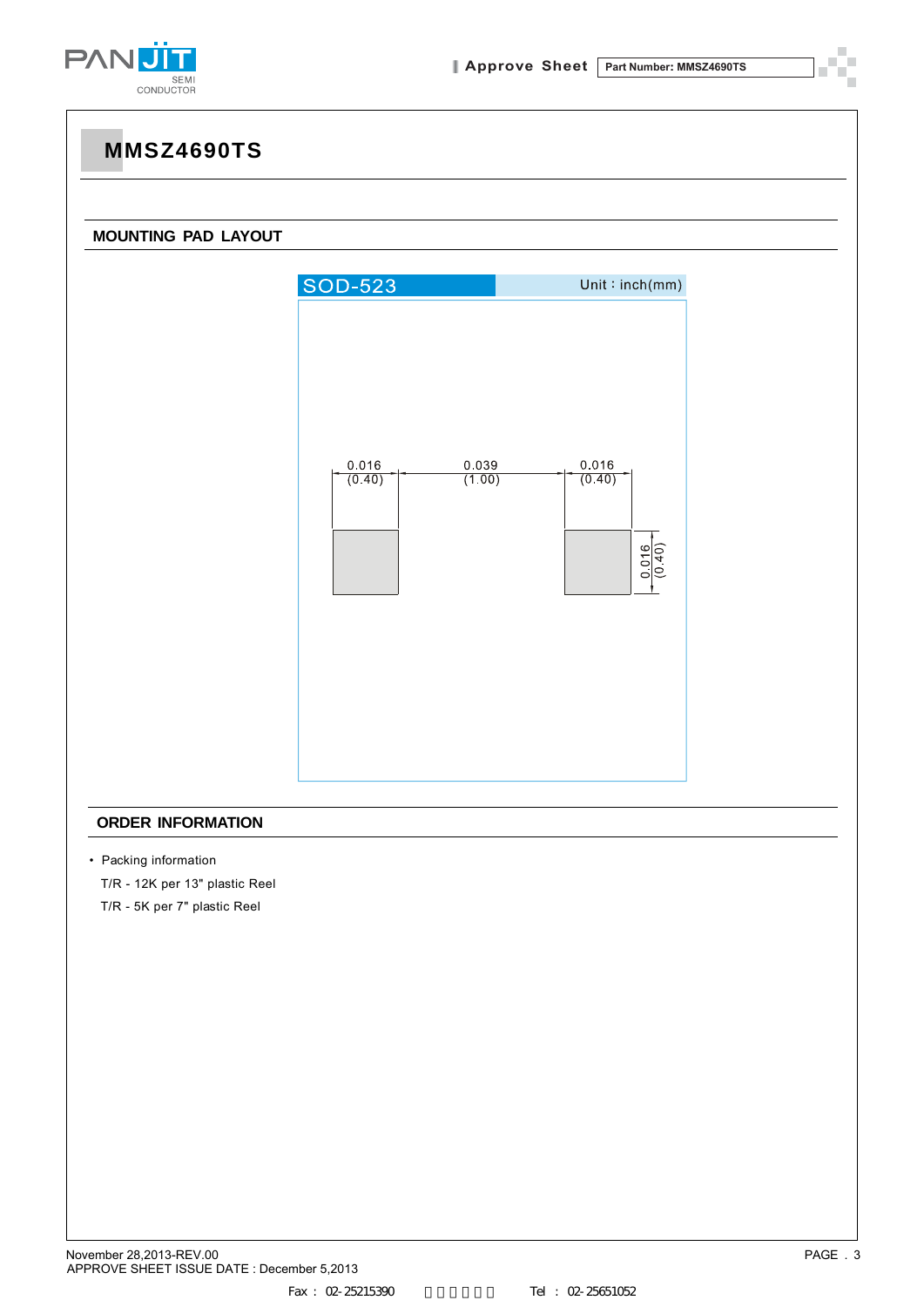

### **Part No\_packing code\_Version**

MMSZ4690TS\_R1\_00001 MMSZ4690TS\_R2\_00001

### **For example :**

#### **RB500V-40\_R2\_00001**



**Serial number Version code means HF Packing size code means 13"**

**Packing type means T/R**

|                                                | <b>Version Code XXXXX</b> |                                            |                           |                                                      |          |                                       |
|------------------------------------------------|---------------------------|--------------------------------------------|---------------------------|------------------------------------------------------|----------|---------------------------------------|
| <b>Packing type</b>                            | 1 <sup>st</sup> Code      | <b>Packing size code</b>                   |                           | 2 <sup>nd</sup> Code HF or RoHS 1 <sup>st</sup> Code |          | 2 <sup>nd</sup> ~5 <sup>th</sup> Code |
| <b>Tape and Ammunition Box</b><br>(T/B)        | A                         | N/A                                        | 0                         | <b>HF</b>                                            | $\bf{0}$ | serial number                         |
| <b>Tape and Reel</b><br>(T/R)                  | R                         | 7"                                         |                           | <b>RoHS</b>                                          | 1        | serial number                         |
| <b>Bulk Packing</b><br>(B/P)                   | В                         | 13"                                        | 2                         |                                                      |          |                                       |
| <b>Tube Packing</b><br>(T/P)                   |                           | 26mm                                       | $\boldsymbol{\mathsf{x}}$ |                                                      |          |                                       |
| <b>Tape and Reel (Right Oriented)</b><br>(TRR) | S                         | 52mm                                       | Υ                         |                                                      |          |                                       |
| <b>Tape and Reel (Left Oriented)</b><br>(TRL)  |                           | <b>PANASERT T/B CATHODE UP</b><br>(PBCU)   | U                         |                                                      |          |                                       |
| <b>FORMING</b>                                 | F                         | <b>PANASERT T/B CATHODE DOWN</b><br>(PBCD) | Ð                         |                                                      |          |                                       |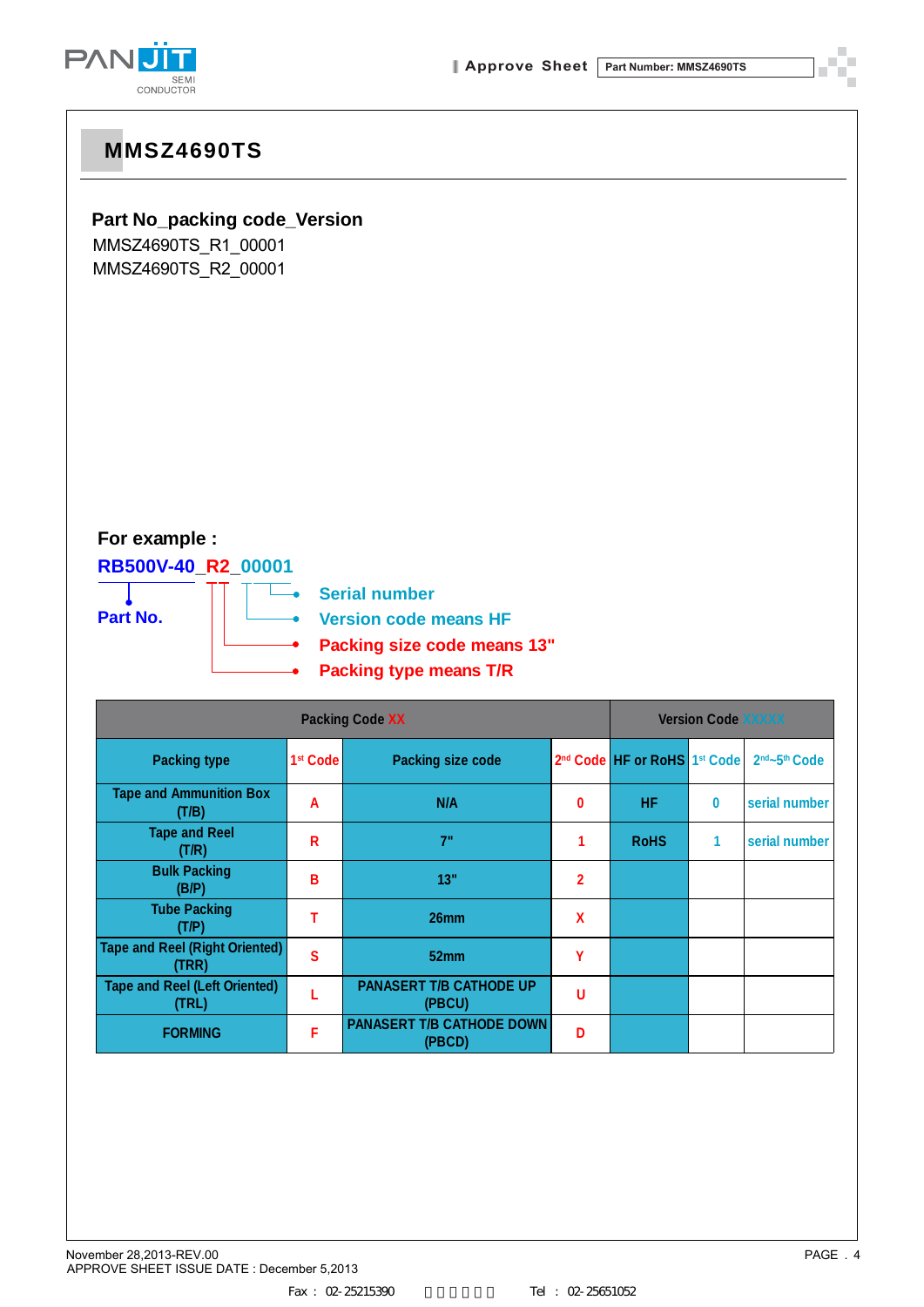

# **Disclaimer**

- Reproducing and modifying information of the document is prohibited without permission from Panjit International Inc..
- Panjit International Inc. reserves the rights to make changes of the content herein the document anytime without notification. Please refer to our website for the latest document.
- Panjit International Inc. disclaims any and all liability arising out of the application or use of any product including damages incidentally and consequentially occurred.
- Panjit International Inc. does not assume any and all implied warranties, including warranties of fitness for particular purpose, non-infringement and merchantability.
- Applications shown on the herein document are examples of standard use and operation. Customers are responsible in comprehending the suitable use in particular applications. Panjit International Inc. makes no representation or warranty that such applications will be suitable for the specified use without further testing or modification.
- The products shown herein are not designed and authorized for equipments requiring high level of reliability or relating to human life and for any applications concerning life-saving or life-sustaining, such as medical instruments, transportation equipment, aerospace machinery et cetera. Customers using or selling these products for use in such applications do so at their own risk and agree to fully indemnify Panjit International Inc. for any damages resulting from such improper use or sale.
- Since Panjit uses lot number as the tracking base, please provide the lot number for tracking when complaining.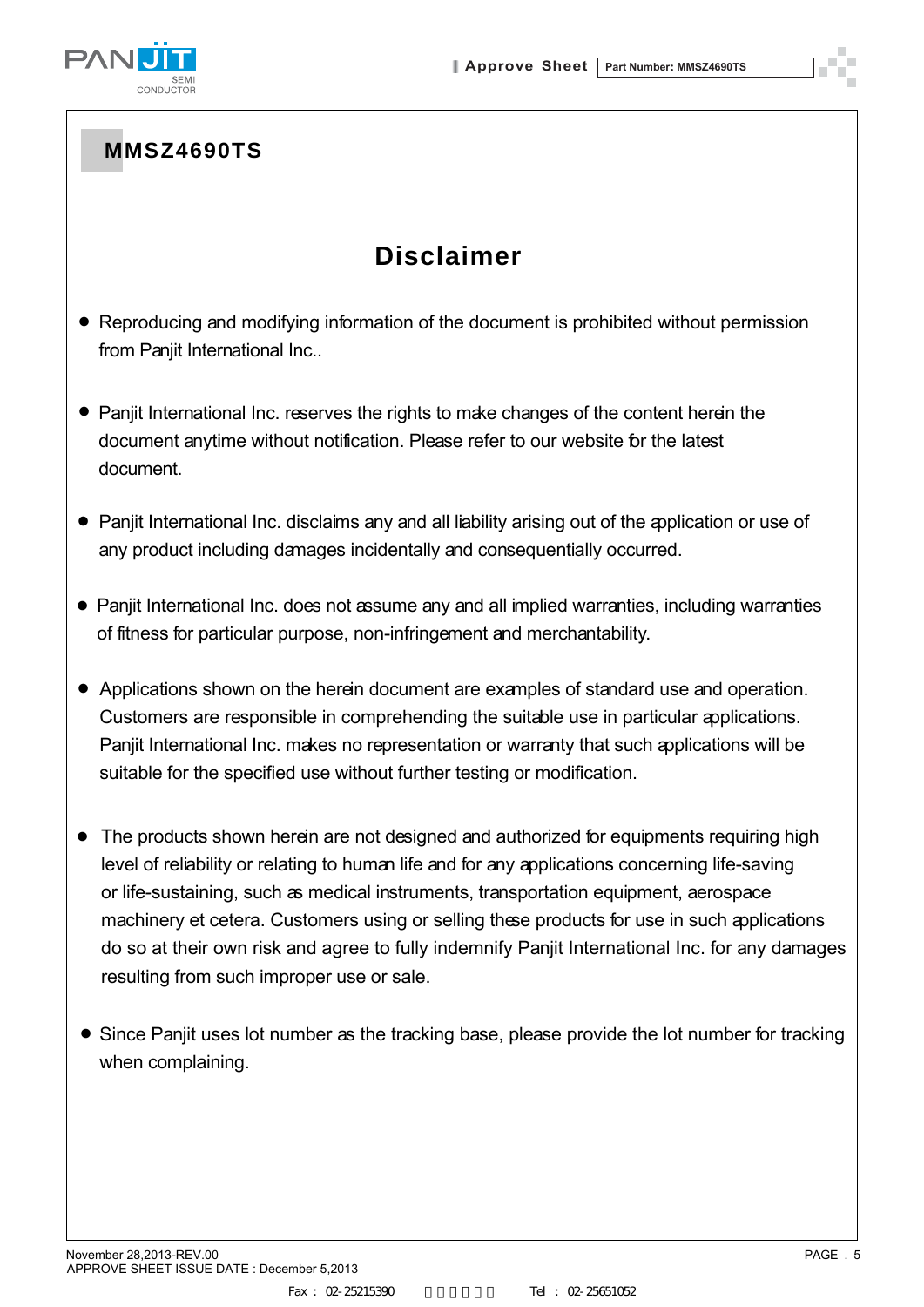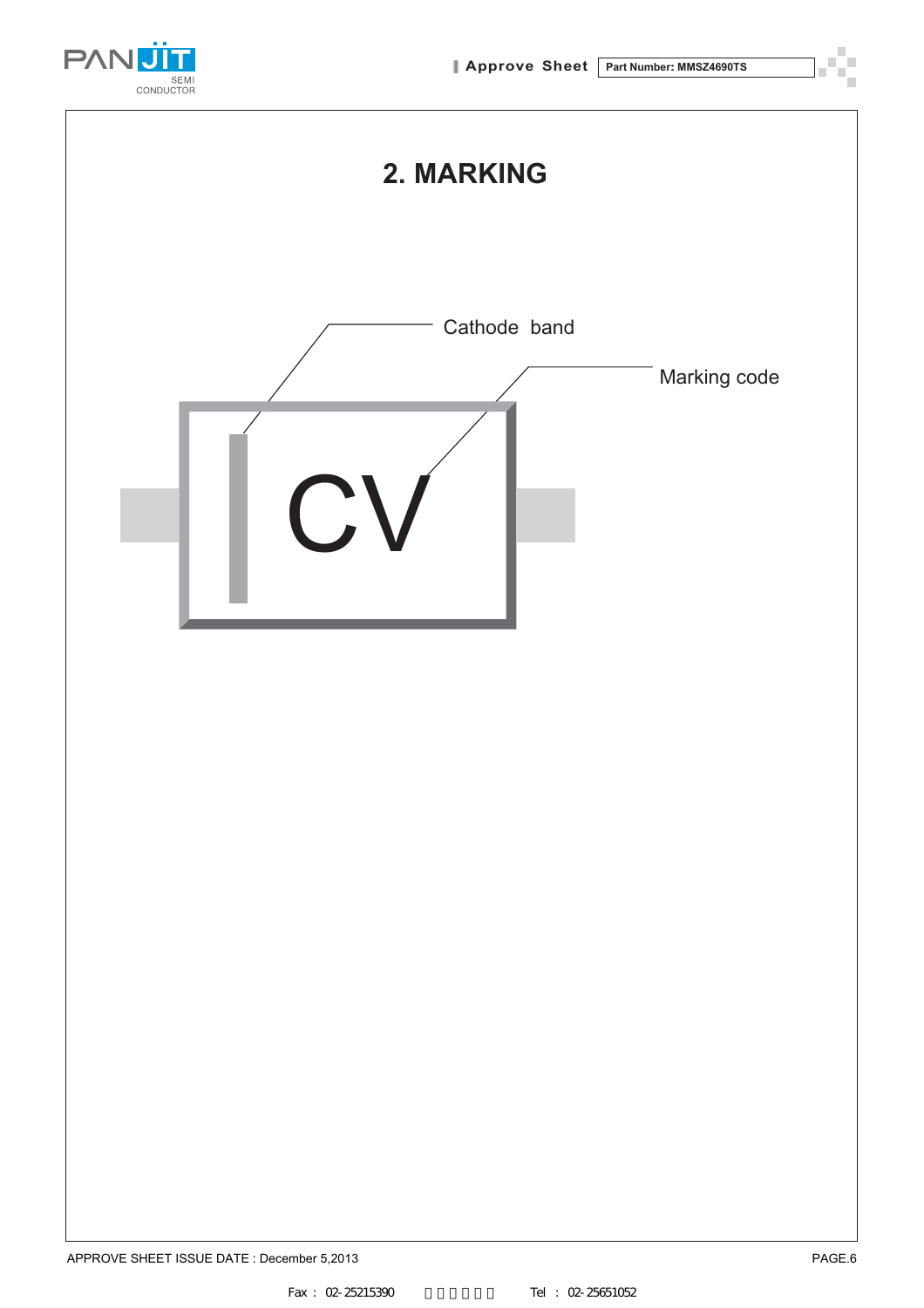

|                | 3. TAPING                                                                                                                   |  |  |  |  |  |
|----------------|-----------------------------------------------------------------------------------------------------------------------------|--|--|--|--|--|
|                | 13, 0<br>2.0<br>∘°้⊀<br>×<br>3, 0<br>DETAIL A                                                                               |  |  |  |  |  |
|                | $\frac{9.0}{11.25}$<br>$60, 0$<br>178, 0                                                                                    |  |  |  |  |  |
|                | Do<br>$\mathsf{P}2$<br>P <sub>0</sub><br>피<br>ш<br>$\mathbb{Z}^4$<br>$\geq$<br>D<br>o<br>0<br>m.<br>г<br>O<br>а<br>P1<br>D1 |  |  |  |  |  |
|                |                                                                                                                             |  |  |  |  |  |
| SYMBOL         | mm (inch)                                                                                                                   |  |  |  |  |  |
| TYPE SIZE      | 8.00(0.315)                                                                                                                 |  |  |  |  |  |
| D <sub>0</sub> | $1.50\pm0.10(0.059\pm0.004)$                                                                                                |  |  |  |  |  |
| D <sub>1</sub> | $0.50 \pm 0.25 (0.020 \pm 0.01)$                                                                                            |  |  |  |  |  |
| $\mathsf E$    | $1.75 \pm 0.10(0.069 \pm 0.004)$                                                                                            |  |  |  |  |  |

#### NOTE:

1.There shall be leader of 230 mm minimum which may consist of carrier and or cover tape follower by a minimum of 160 mm of carrier tape sealed with cover tape.

2.There shall be minimum of 160 mm of empty component pockets sealed with cover tape.

3.Devices are packed in accordance with EIA standard EIA-481-A and specifications given above.

F  $3.50 + 0.05(0.137 \pm 0.002)$ Po  $4.00 \pm 0.10(0.157 \pm 0.004)$ P1  $4.00 \pm 0.10(0.157 \pm 0.004)$  $P2 \t2.00 \pm 0.05(0.079 \pm 0.002)$ W  $8.00 + 0.3 (0.315 + 0.012)$ <br> $-0.15 - 0.006$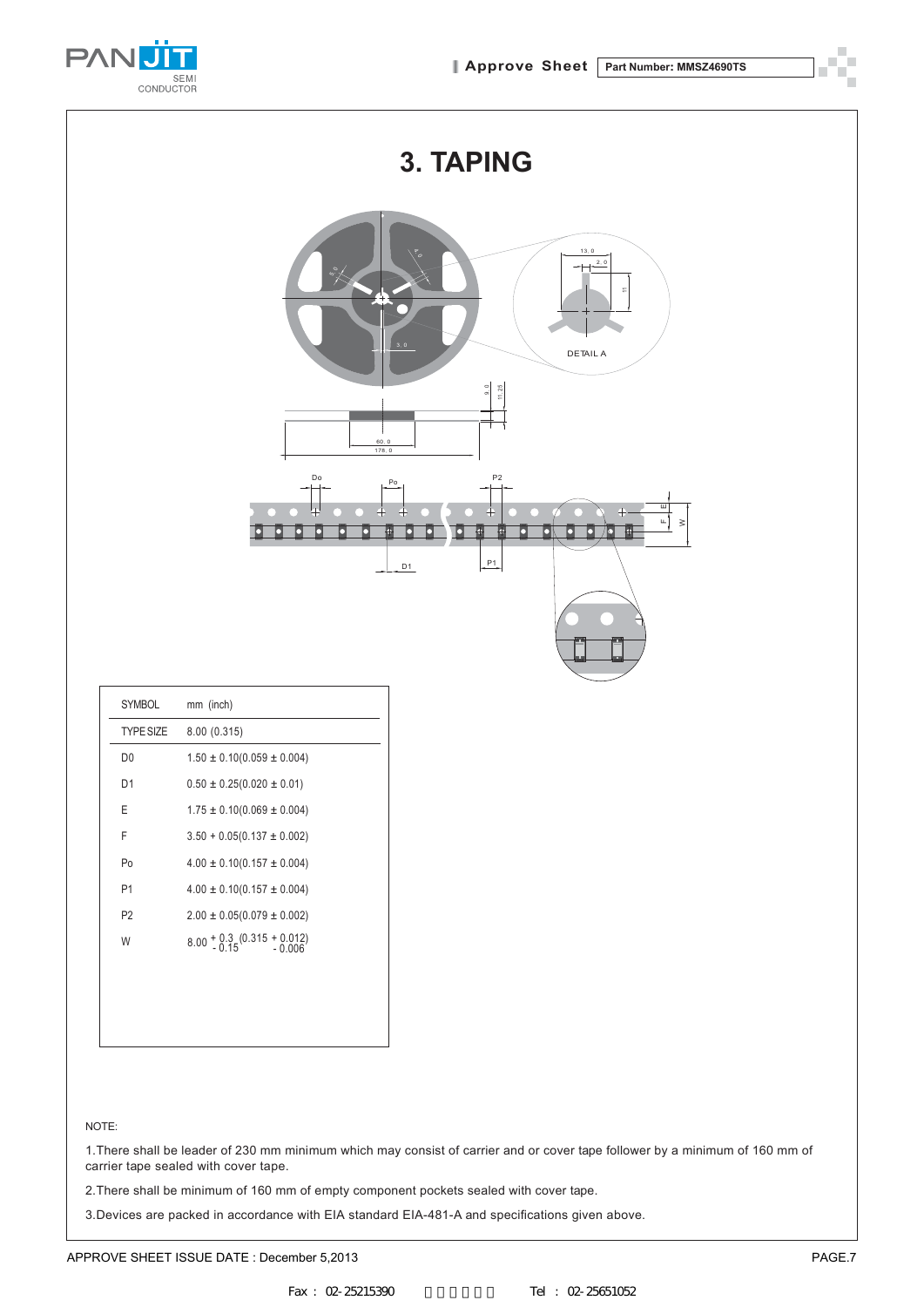

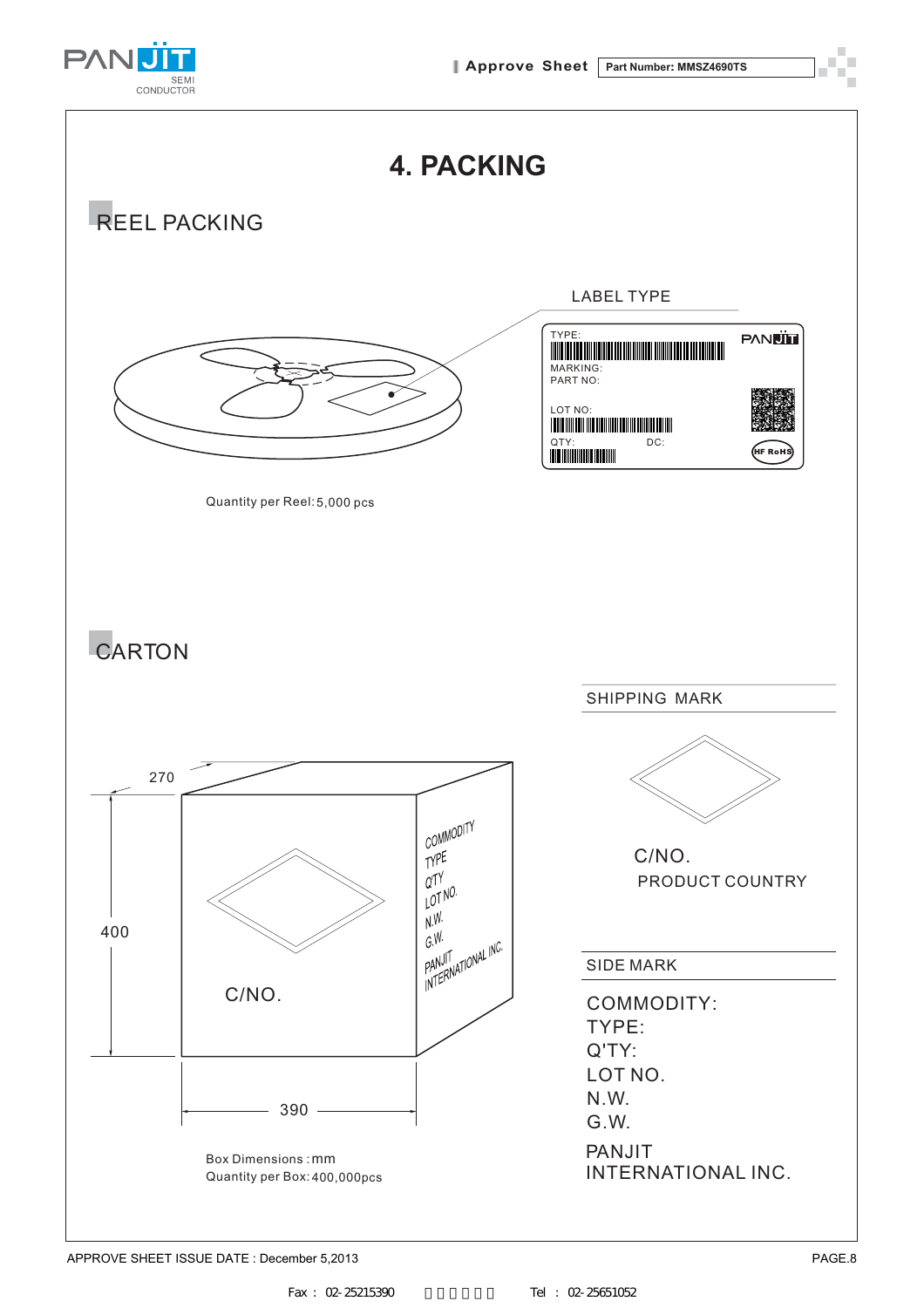

ò.

### Packing Specifications

| Package           | Reel<br>Size   | Reel   | Component<br>Space | <b>Tape</b><br>Space | Reel<br>Dia | <b>Carton Size</b> | Carton  | Approx.<br><b>Gross Weight</b> |
|-------------------|----------------|--------|--------------------|----------------------|-------------|--------------------|---------|--------------------------------|
|                   | (inch)         | (pcs)  | (m/m)              | (m/m)                | (m/m)       | (m/m)              | (EA)    | (Kg)                           |
|                   |                |        |                    | <b>Reel Packing</b>  |             |                    |         |                                |
| <b>DFN 0603</b>   | $\overline{7}$ | 10,000 | $\overline{2}$     | 8                    | 178         | 390 x 270 x 400    | 800,000 | 9                              |
| DFN <sub>2L</sub> | $\overline{7}$ | 8,000  | $\overline{2}$     | 8                    | 178         | 390 x 270 x 400    | 640,000 | 8.6                            |
| DFN <sub>3L</sub> | $\overline{7}$ | 8,000  | $\overline{2}$     | 8                    | 178         | 390 x 270 x 400    | 640,000 | 8.6                            |
| DFN1616-8L        | 7              | 5,000  | 4                  | 8                    | 178         | 390 x 270 x 400    | 400,000 | 10.4                           |
|                   | 13             | 12,000 | 4                  | 8                    | 330         | 375 x 360 x 230    | 144,000 | 7.6                            |
| SOD-923           | $\overline{7}$ | 8,000  | $\overline{2}$     | 8                    | 178         | 390 x 270 x 400    | 640,000 | 7.7                            |
| SOD-523           | $\overline{7}$ | 5,000  | 4                  | 8                    | 178         | 390 x 270 x 400    | 400,000 | 9.1                            |
|                   | 13             | 12,000 | 4                  | 8                    | 330         | 375 x 360 x 230    | 144,000 | 5.4                            |
| SOD-323HE         | $\overline{7}$ | 5,000  | $\overline{4}$     | 8                    | 178         | 390 x 270 x 400    | 400,000 | 11.9                           |
|                   | 13             | 12,000 | $\overline{4}$     | 8                    | 178         | 375 x 360 x 230    | 144,000 | 8.3                            |
| SOD-323           | $\overline{7}$ | 5,000  | 4                  | 8                    | 178         | 390 x 270 x 400    | 400,000 | 9.4                            |
|                   | 13             | 12,000 | 4                  | 8                    | 330         | 375 x 360 x 230    | 144,000 | 5.9                            |
| <b>SOD-123HE</b>  | $\overline{7}$ | 3,000  | $\overline{4}$     | 8                    | 178         | 390 x 270 x 400    | 240,000 | 12.4                           |
|                   | 13             | 10,000 | 4                  | 8                    | 330         | 375 x 360 x 230    | 120,000 | 8.1                            |
| SOD-123FL         | $\overline{7}$ | 3,000  | 4                  | 8                    | 178         | 390 x 270 x 400    | 240,000 | 10.6                           |
|                   | 13             | 10,000 | 4                  | 8                    | 330         | 375 x 360 x 230    | 120,000 | 7.2                            |
| SOD-123           | $\overline{7}$ | 3,000  | $\overline{4}$     | 8                    | 178         | 390 x 270 x 400    | 240,000 | 9.9                            |
|                   | 13             | 10,000 | $\overline{4}$     | 8                    | 330         | 375 x 360 x 230    | 120,000 | 6.5                            |
| SOT-563           | 7              | 4,000  | 4                  | 8                    | 178         | 390 x 270 x 400    | 320,000 | 9.4                            |
|                   | 13             | 10,000 | 4                  | 8                    | 330         | 375 x 360 x 230    | 120,000 | 5.2                            |
| SOT-553           | $\overline{7}$ | 4,000  | $\overline{4}$     | 8                    | 178         | 390 x 270 x 400    | 320,000 | 9.4                            |
|                   | 13             | 10,000 | 4                  | 8                    | 330         | 375 x 360 x 230    | 120,000 | 5.2                            |
| SOT-543           | 7              | 4,000  | 4                  | 8                    | 178         | 390 x 270 x 400    | 320,000 | 9.4                            |
|                   | 13             | 10,000 | 4                  | 8                    | 330         | 375 x 360 x 230    | 120,000 | 5.2                            |
| SOT-523           | $\overline{7}$ | 4,000  | $\overline{4}$     | 8                    | 178         | 390 x 270 x 400    | 320,000 | 10                             |
| SOT-363           | 7              | 3,000  | 4                  | 8                    | 178         | 390 x 270 x 400    | 240,000 | 10.2                           |
|                   | 13             | 10,000 | 4                  | 8                    | 330         | 375 x 360 x 230    | 120,000 | 7.1                            |
| SOT-363 (ESD)     | $\overline{7}$ | 3,000  | 4                  | 8                    | 178         | 455 x 270 x 440    | 240,000 | 10                             |
| SOT-353           | 7              | 3,000  | 4                  | 8                    | 178         | 390 x 270 x 400    | 240,000 | 10                             |
|                   | 13             | 10,000 | 4                  | 8                    | 330         | 375 x 360 x 230    | 120,000 | 7.2                            |
| SOT-23 6L         | $\overline{7}$ | 3,000  | $\overline{4}$     | 8                    | 178         | 390 x 270 x 400    | 240,000 | 14.5                           |
|                   | 13             | 10,000 | 4                  | 8                    | 330         | 375 x 360 x 230    | 120,000 | 7.9                            |
| SOT-23 6L-1       | $\overline{7}$ | 3,000  | 4                  | 8                    | 178         | 390 x 270 x 400    | 240,000 | 14.5                           |
|                   | 13             | 10,000 | 4                  | 8                    | 330         | 375 x 360 x 230    | 120,000 | 7.9                            |
| SOT-23 5L         | $\overline{7}$ | 3,000  | 4                  | $\bf 8$              | 178         | 390 x 270 x 400    | 240,000 | 14.5                           |
|                   | 13             | 10,000 | $\overline{4}$     | 8                    | 330         | 375 x 360 x 230    | 120,000 | 7.9                            |
| SOT-323           | $\overline{7}$ | 3,000  | 4                  | 8                    | 178         | 390 x 270 x 400    | 240,000 | 7.9                            |
|                   | 13             | 12,000 | 4                  | 8                    | 330         | 375 x 360 x 230    | 144,000 | 6.1                            |
| SOT-323 (ESD)     | $\overline{7}$ | 3,000  | $\overline{4}$     | $\bf 8$              | 178         | 455 x 270 x 440    | 240,000 | 9.4                            |
| SOT-23-1          | $\overline{7}$ | 3,000  | 4                  | 8                    | 178         | 390 x 270 x 400    | 240,000 | 9.8                            |
|                   | 13             | 12,000 | 4                  | 8                    | 330         | 375 x 360 x 230    | 144,000 | 7                              |
| <b>SOT-23</b>     | $\overline{7}$ | 3,000  | 4                  | 8                    | 178         | 390 x 270 x 400    | 240,000 | 9.8                            |
|                   | 13             | 12,000 | 4                  | 8                    | 330         | 375 x 360 x 230    | 144,000 | 7 <sup>7</sup>                 |
| SOT-23 (ESD)      | 7              | 3,000  | 4                  | 8                    | 178         | 455 x 270 x 440    | 240,000 | 9.9                            |

APPROVE SHEET ISSUE DATE : December 5,2013 PAGE.9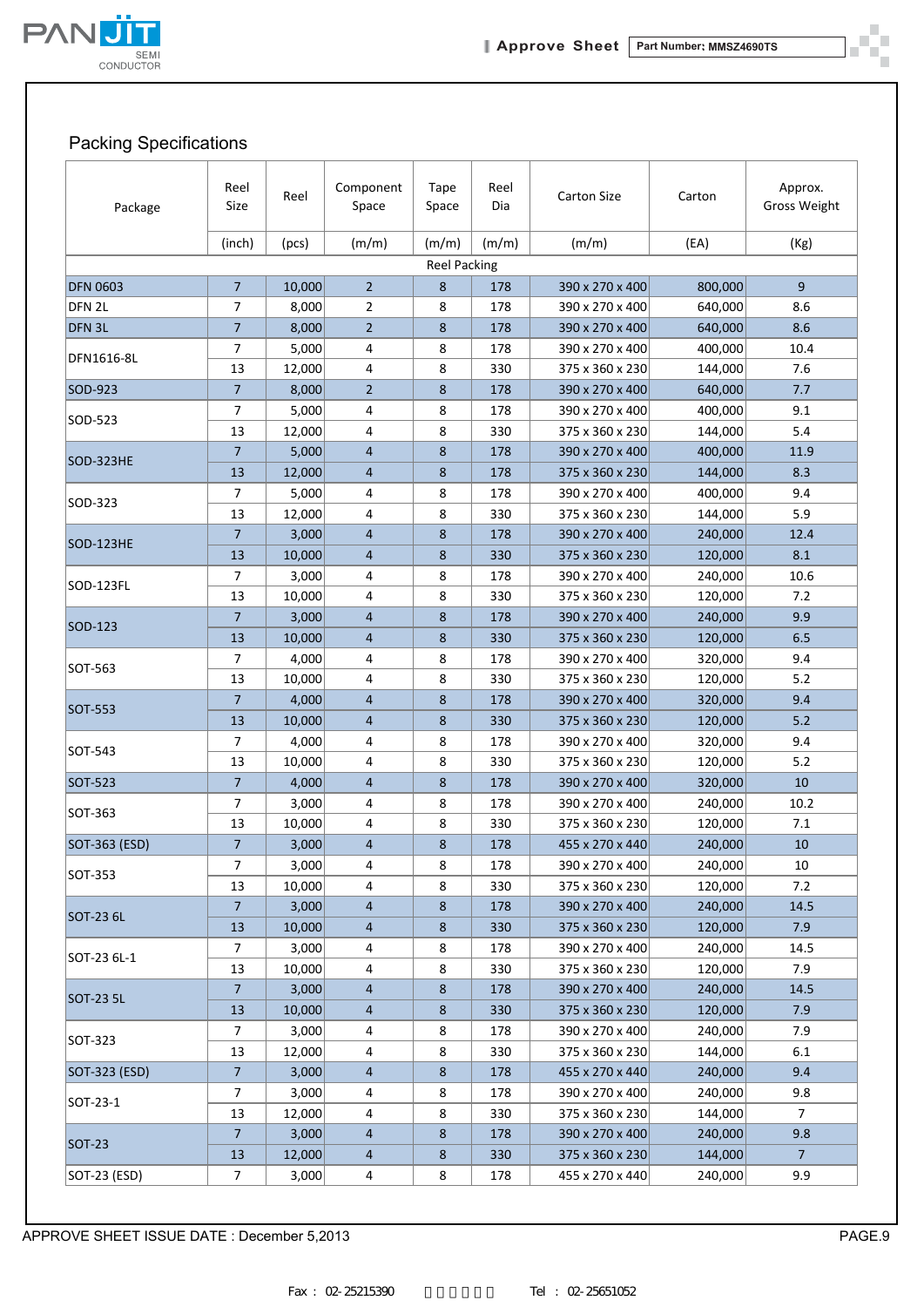

ð. шŬ

## Packing Specifications

| Package                   | Reel<br>Size   | Reel   | Component<br>Space | Tape<br>Space            | Reel<br>Dia | <b>Carton Size</b> | Carton  | Approx.<br><b>Gross Weight</b> |
|---------------------------|----------------|--------|--------------------|--------------------------|-------------|--------------------|---------|--------------------------------|
|                           | (inch)         | (pcs)  | (m/m)              | (m/m)                    | (m/m)       | (m/m)              | (EA)    | (Kg)                           |
|                           |                |        |                    | <b>Reel Packing</b>      |             |                    |         |                                |
|                           | $\overline{7}$ | 3,000  | $\overline{4}$     | 12                       | 178         | 390 x 240 x 420    | 120,000 | 10.9                           |
| <b>SMAF</b>               | 13             | 10,000 | 4                  | 12                       | 330         | 375 x 360 x 422    | 160,000 | 17.1                           |
| <b>SMBF</b>               | 13             | 5,000  | 8                  | 12                       | 330         | 375 x 360 x 422    | 80,000  | 15.6                           |
|                           | $\overline{7}$ | 1,800  | $\overline{4}$     | 12                       | 178         | 390 x 240 x 420    | 100,800 | 13                             |
| SMA(W)                    | 13             | 7,500  | 4                  | 12                       | 330         | 355 x 355 x 400    | 150,000 | 20.4                           |
|                           | $\overline{7}$ | 1,800  | 4                  | 12                       | 178         | 390 x 240 x 420    | 72,000  | 10                             |
| SMA/DO-214AC              | 13             | 7,500  | 4                  | 12                       | 330         | 375 x 360 x 390    | 120,000 | 17.4                           |
|                           | $\overline{7}$ | 500    | 8                  | 12                       | 178         | 390 x 240 x 420    | 20,000  | 6.5                            |
| SMB/DO-214AA              | 13             | 3,000  | 8                  | 12                       | 330         | 375 x 360 x 390    | 48,000  | 13.2                           |
|                           | 7              | 500    | 8                  | 16                       | 178         | 390 x 240 x 420    | 15,000  | 8.4                            |
| SMC/DO-214AB              | 13             | 3,000  | 8                  | 16                       | 330         | 375 x 360 x 390    | 42,000  | 18                             |
| $R-1$                     | 13             | 5,000  | 5                  | 52                       | 330         | 340 x 340 x 410    | 25,000  | 7.8                            |
| A-405                     | 13             | 5,000  | 5                  | 52                       | 330         | 340 x 340 x 410    | 25,000  | 7.79                           |
| DO-41                     | 13             | 5,000  | 5                  | 52                       | 330         | 340 x 340 x 410    | 25,000  | 11.1                           |
| DO-15                     | 13             | 4,000  | 5                  | 52                       | 330         | 340 x 340 x 410    | 20,000  | 11.4                           |
| <b>DO-201AD</b>           | 13             | 1,250  | 10                 | 52                       | 330         | 340 x 340 x 410    | 6,250   | 9.2                            |
| DO-201AE                  | 13             | 1,250  | 10                 | 52                       | 330         | 340 x 340 x 410    | 6,250   | 9.2                            |
| $P-600$                   | 13             | 800    | 10                 | 52                       | 330         | 340 x 340 x 410    | 4,000   | 9.9                            |
| DO-34                     | 15             | 10,000 | 5                  | 52                       | 360         | 360 x 360 x 395    | 50,000  | 10.1                           |
| DO-35                     | 15             | 10,000 | 5                  | 52                       | 360         | 360 x 360 x 395    | 50,000  | 11.2                           |
| DO-41G                    | 15             | 5,000  | 5                  | 52                       | 360         | 360 x 360 x 395    | 25,000  | 10.9                           |
|                           | $\overline{7}$ | 2,500  | $\overline{4}$     |                          | 178         | 385 x 380 x 260    | 200,000 | 9.3                            |
| MICRO-MELF                | 13             | 10,000 | 4                  | ٠                        | 330         | 360 x 360 x 395    | 200,000 | 11.5                           |
|                           | 13             | 10,000 | 4                  | $\overline{\phantom{a}}$ | 330         | 360 x 360 x 395    | 200,000 | 14.9                           |
| QUADRO-MELF               | $\overline{7}$ | 2,500  | 4                  |                          | 178         | 385 x 380 x 260    | 200,000 | 13.3                           |
|                           | $\overline{7}$ | 2,500  | $\overline{4}$     |                          | 178         | 385 x 380 x 260    | 200,000 | 12.7                           |
| MINI-MELF/LL-34           | 13             | 10,000 | 4                  |                          | 330         | 360 x 360 x 395    | 200,000 | 14.6                           |
|                           | 7              | 1,500  | 4                  | $\blacksquare$           | 178         | 385 x 380 x 260    | 84,000  | 18.3                           |
| MELF/DL-41                | 13             | 5,000  | 4                  | $\omega$                 | 330         | 360 x 360 x 395    | 100,000 | 23.5                           |
| <b>MDI</b>                | 13             | 3,000  | 8                  | 12                       | 330         | 375 x 360 x 390    | 48,000  | 14.7                           |
|                           | 7              | 1,000  | 8                  | 12                       | 178         | 390 x 240 x 420    | 40,000  | 9.5                            |
| MICRO DIP/TDI             | 13             | 4,000  | 8                  | 12                       | 330         | 375 x 360 x 422    | 64,000  | 17                             |
| <b>SDIP</b>               | $13\,$         | 1,500  | 12                 | 16                       | 330         | 375 x 360 x 390    | 21,000  | 14.3                           |
| TO-277                    | 13             | 5,000  | 8                  | 12                       | 330         | 375 x 360 x 422    | 80,000  | 20.6                           |
| TO-277B                   | 13             | 5,000  | $8\phantom{1}$     | $12\,$                   | 330         | 375 x 360 x 390    | 80,000  | 21.8                           |
| <b>TO-252/DPAK</b>        | 13             | 3,000  | 8                  | 16                       | 330         | 375 x 360 x 422    | 42,000  | 18.8                           |
| TO-263/D <sup>2</sup> PAK | $13\,$         | 800    | $16\,$             | 24                       | 330         | 375 x 360 x 422    | 6,400   | 14.5                           |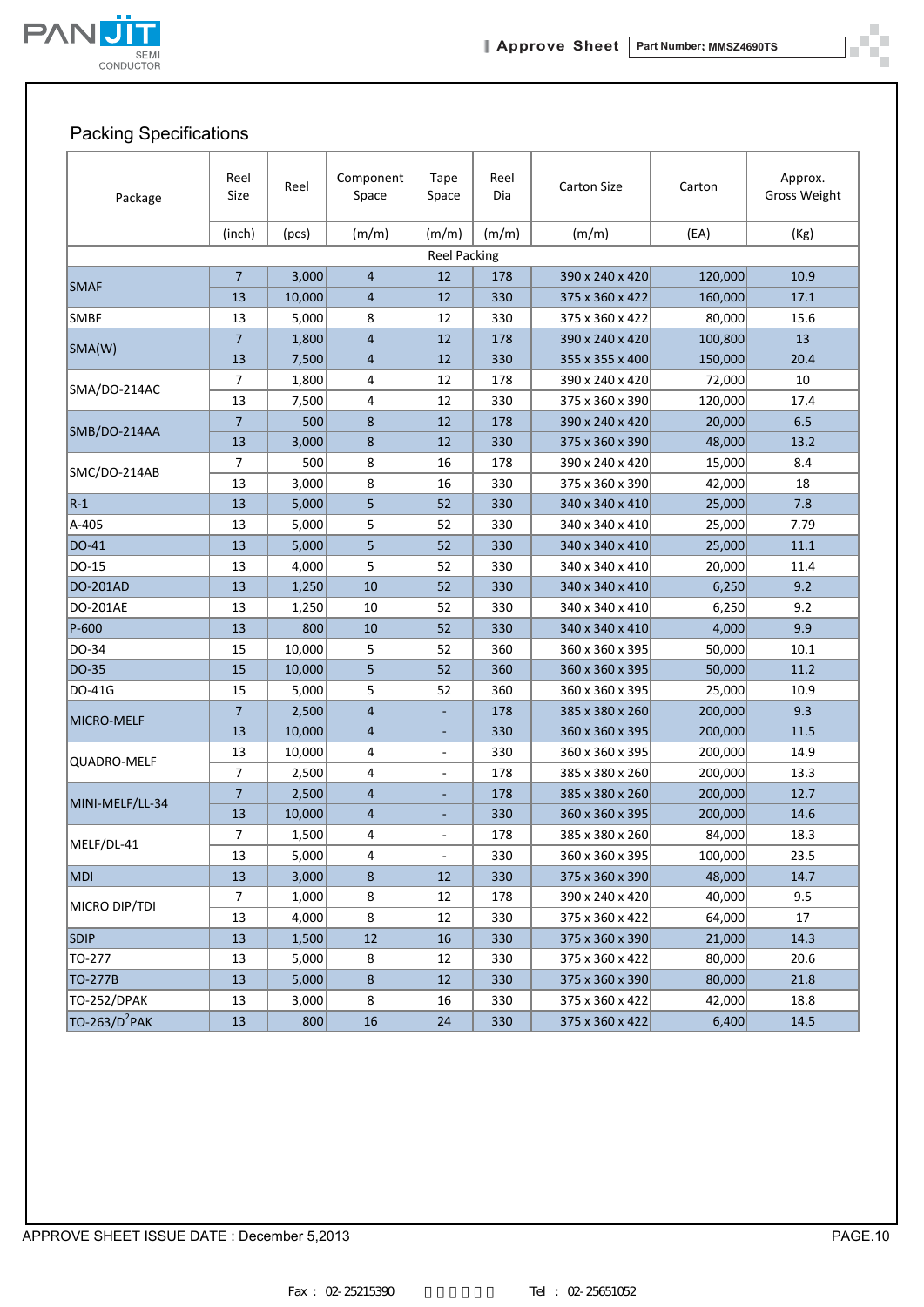

ð. шí

## Packing Specifications

| Package         | Inner Box Size | Box                      | <b>Carton Size</b> | Carton  | Appox.<br><b>Gross Weight</b> |
|-----------------|----------------|--------------------------|--------------------|---------|-------------------------------|
|                 | (m/m)          | (EA)                     | (m/m)              | (EA)    | (Kg)                          |
|                 |                | <b>Bulk Packing</b>      |                    |         |                               |
| $R-1$           | 198 x 84 x 20  | 1,000                    | 459 x 214 x 256    | 50,000  | 12.7                          |
| A-405           | 198 x 84 x 20  | 1,000                    | 459 x 214 x 256    | 50,000  | 12.7                          |
| <b>DO-41</b>    | 198 x 84 x 20  | 1,000                    | 459 x 214 x 256    | 50,000  | 19.3                          |
| DO-15           | 200 x 85 x 25  | 1,000                    | 459 x 214 x 256    | 40,000  | 20.7                          |
| <b>DO-201AD</b> | 200 x 85 x 40  | 500                      | 459 x 214 x 256    | 12,500  | 16                            |
| <b>DO-201AE</b> | 200 x 85 x 40  | 500                      | 495 x 214 x 256    | 12,500  | 16                            |
| $P-600$         | 208 x 90 x 83  | 500                      | 459 x 214 x 256    | 5,000   | 11.3                          |
| DO-34           | 240 x 100 x 90 | 2,000                    | 406 x 335 x 257    | 120,000 | 14.5                          |
| DO-35           | 240 x 100 x 90 | 2,000                    | 406 x 335 x 257    | 120,000 | 17.1                          |
| DO-41G          | 240 x 100 x 90 | 1,000                    | 406 x 335 x 257    | 60,000  | 18.5                          |
| TO-220          | 540 x 145 x 85 | 2,000                    | 555 x 306 x 200    | 8,000   | 22.9                          |
| <b>ITO-220</b>  | 540 x 145 x 85 | 2,000                    | 555 x 306 x 200    | 8,000   | 20.5                          |
| TO-251AB/DPAK   | 555 x 145 x 95 | 8,400                    | 572 x 306 x 218    | 33,600  | 22                            |
| TO-3PN          |                | $\overline{\phantom{a}}$ | 600x185x230        | 1,800   | 16.4                          |
| TO-247AD/TO-3P  |                |                          | 530 x 243 x 100    | 1,500   | 13.9                          |
| TO-247S/TO-3PS  |                | $\overline{\phantom{a}}$ | 511 x 243 x 107    | 1,500   | 12.2                          |
| <b>DIP</b>      |                |                          | 459 x 214 x 256    | 12,000  | 6.5                           |
| <b>SDIP</b>     |                |                          | 459 x 214 x 256    | 24,000  | 15.7                          |

| Package         | Inner Box Size            | Ammo  | Component<br>Space        | Tape<br>Space | <b>Carton Size</b> | Carton  | Appox.<br>Gross Weight |
|-----------------|---------------------------|-------|---------------------------|---------------|--------------------|---------|------------------------|
|                 | (m/m)                     | (pcs) | (m/m)                     | (m/m)         | (m/m)              | (EA)    | (Kg)                   |
|                 |                           |       | <b>Ammunition Packing</b> |               |                    |         |                        |
|                 | $255 \times 47 \times 73$ | 3,000 | 5                         | 26            | 310 x 268 x 170    | 36,000  | 6.3                    |
| $R-1$           | 255 x 73 x 73             | 3,000 | 5                         | 52            | 310 x 268 x 170    | 24,000  | 6.3                    |
|                 | 255 x 73 x 122            | 5,000 | 5                         | 52            | 339 x 276 x 274    | 40,000  | 10.3                   |
| A-405           | 255 x 47 x 150            | 5,000 | 5                         | 26            | 339 x 276 x 330    | 60,000  | 12.4                   |
|                 | 255 x 75 x 150            | 5,000 | 5.                        | 52            | 339 x 276 x 330    | 40,000  | 16                     |
| DO-41           | 255 x 75 x 150            | 5,000 | 5                         | 52            | 339 x 276 x 330    | 40,000  | 15.9                   |
| DO-15           | 255 x 75 x 150            | 3,000 | 5                         | 52            | 339 x 276 x 330    | 24,000  | 13.3                   |
| <b>DO-201AD</b> | 255 x 47 x 122            | 1,250 | 10                        | 52            | 339 x 276 x 330    | 10,000  | 13.4                   |
| <b>DO-201AE</b> | 255 x 47 x 122            | 1,250 | 10                        | 52            | 339 x 276 x 330    | 10,000  | 13.4                   |
| P-600           | 255 x 47 x 122            | 400   | 10                        | 52            | 339 x 276 x 330    | 3,200   | 8.1                    |
| DO-34           | 248 x 80 x 48             | 5,000 | 5                         | 26            | 406 x 335 x 257    | 150,000 | 14.5                   |
|                 | 248 x 80 x 75             | 5,000 | 5                         | 52            | 406 x 335 x 257    | 100,000 | 12.7                   |
| <b>DO-35</b>    | 248 x 80 x 48             | 5,000 | 5                         | 26            | 406 x 335 x 257    | 150,000 | 16.7                   |
|                 | 248 x 80 x 75             | 5,000 | 5                         | 52            | 406 x 335 x 257    | 100,000 | 15.2                   |
| DO-41G          | 248 x 80 x 48             | 2,500 | 5                         | 26            | 406 x 335 x 257    | 75,000  | 17.1                   |
|                 | 248 x 80 x 75             | 2,500 | 5                         | 52            | 406 x 335 x 257    | 50,000  | 15.6                   |

APPROVE SHEET ISSUE DATE : December 5,2013 PAGE.11